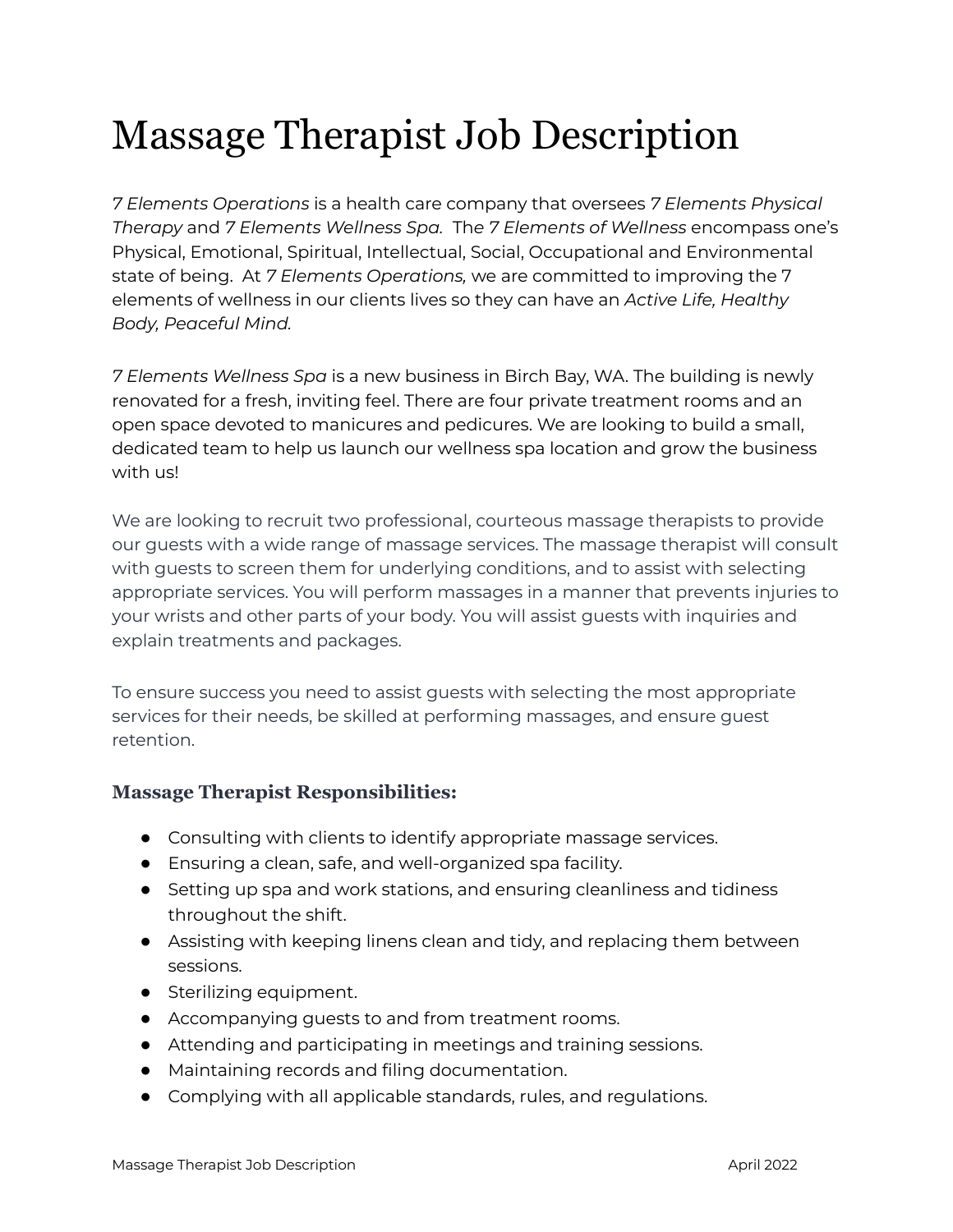● Take payments and schedule follow up appointments as appropriate.

#### **Massage Therapist Requirements:**

- High school diploma or GED.
- Current Washington State License.
- Proficient knowledge of Swedish and deep tissue massage.
- Proficient knowledge of hot stone massage (preferred).
- Proficient computer skills.
- Excellent communication skills, both verbal and written.
- Excellent people skills
- Dexterous and able to stand for extended periods.
- Comfortable with performing massages on diverse clients.
- Ability to maintain client confidentiality.

# **Pay**

- Part time, possibility for full time as business grows
- \$26.40-35.71 per hour DOE
- 10% service commission on massages
- 10% commission on products sold
- Tips

# **Benefits**

- Paid Time Off
- Medical and Dental Insurance (at 25 hours per week)
- Paid Holidays

### **Perks**

- Employer funded allowance for education expenses (\$500 annually).
- Employee discount on spa services
- Potential for profit-sharing based on company performance.

7 Elements Operations provides equal employment opportunities to all employees and applicants for employment and prohibits discrimination and harassment of any type without regard to race, color, religion, age, sex, national origin, disability status, genetics, protected veteran status, sexual orientation, gender identity or expression, or any other characteristic protected by federal, state or local laws.